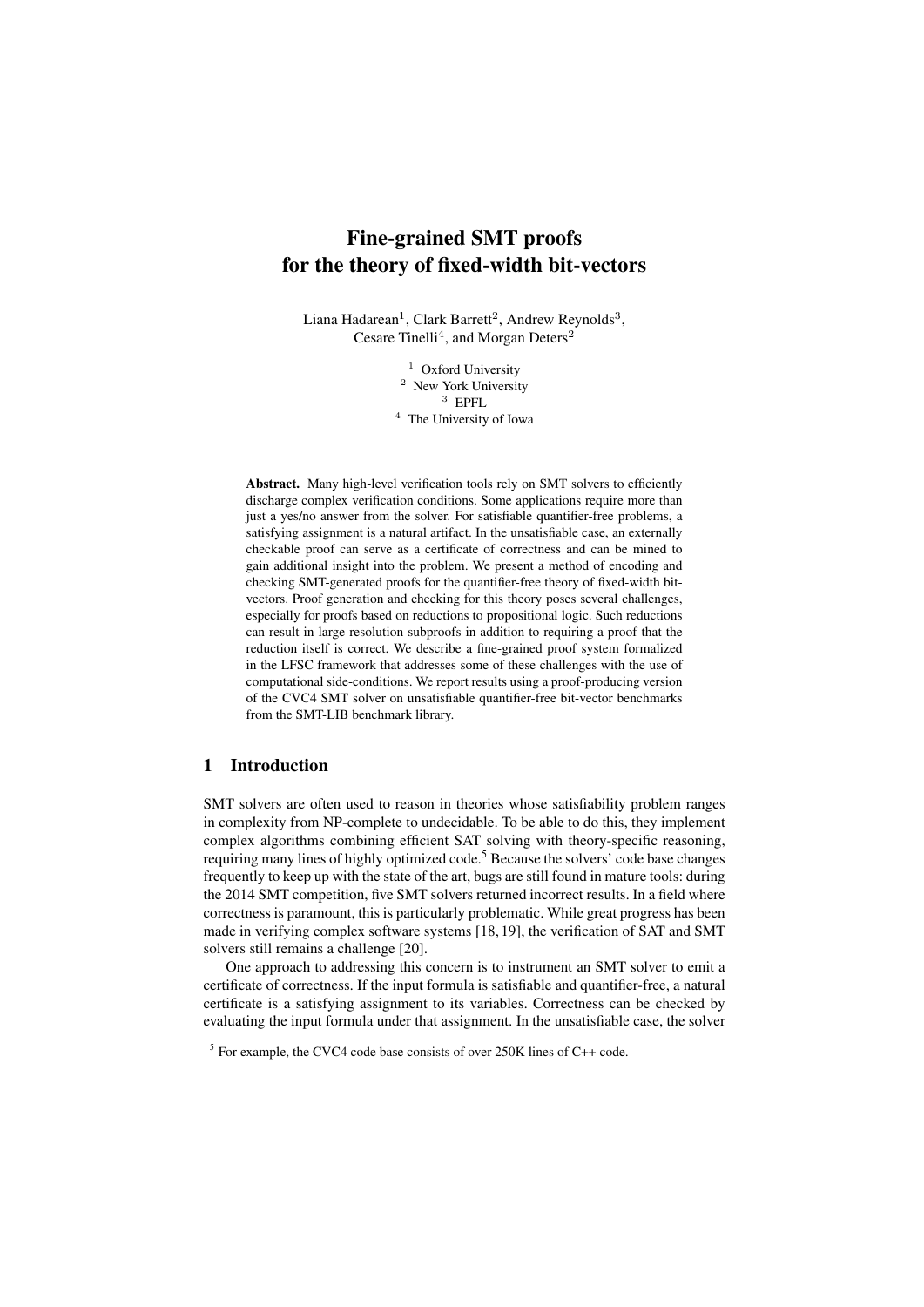could emit an externally-checkable proof of unsatisfiability. Proof checking algorithms and their implementations usually consist of a small trusted core that implements a set of simple rules. These can be composed to prove complex goals, while maintaining trustworthiness.

Proof-producing SMT solvers have been successfully used to improve the performance of sceptical proof assistants, as shown in several recent papers [1, 5, 6, 8, 9, 13]. The proof assistant can discharge complex sub-goals to the SMT solver. It can then check or reconstruct the proof returned by the solver without having to trust the result. In some applications, such as interpolant generation [25] and certified compilation [10], the proof object itself is used for more than just establishing correctness.

Proofs for the theory of fixed-width bit-vectors are of particular practical importance, with applications in both hardware and software verification. Previous work [7] shows how to reconstruct proofs from the Z3 SMT solver in HOL4 and Isabelle/HOL. However, due to the lack of detail in the Z3 bit-vector proofs, proof reconstruction is not always successful. In this paper, we seek to address this limitation by presenting a method of encoding and checking fine-grained SMT-generated proofs for the theory  $T_{\text{bv}}$  of bit-vectors as formalized in the SMT-LIB 2 standard [3]. Proof generation and checking for the bit-vector theory poses several unique challenges. Algebraic reasoning is typically not sufficient by itself to decide most bit-vector formulas of practical interest, so often bitvector (sub)-problems are solved by reduction to SAT. However, such reductions usually results in very large propositional proofs. In addition, the reduction itself must be proven correct. LFSC is a meta-logic that was specifically designed to serve as a unified proof format for SMT solvers. Encoding the  $\mathcal{T}_{\text{bv}}$  proof rules in LFSC helps address some of these challenges.

We make the following contributions: (i) we develop an LFSC proof system for the quantifier-free theory of fixed-width bit-vectors that includes proof rules for bit-blasting and allows for a two-tiered  $DPLL(\mathcal{T})$  proof structure; (ii) we instrument the CVC4 SMT solver to output proofs in this proof system; and (iii) we report experimental results on an extensive set of unsatisfiable SMT-LIB benchmarks in the QF\_BV logic.

We start with a discussion of related work in Section 2. Section 3 explains the structure of SMT-generated proofs while Section 4 introduces the LFSC proof language and illustrates how to use it to encode the kinds of inferences routinely done by SMT solvers. We discuss how bit-vector constraints are decided in CVC4 and how to generate proofs for them in Section 5. Section 6 introduces the LFSC proof rules that are specific to the bit-vector theory. We show experimental results in Section 7 and conclude with future work in Section 8.

# 2 Related Work

Several approaches have relied on using interactive theorem provers to certify proofs produced by SMT solvers. The work in [13] shows how to use HOL Light to certify proofs generated by the SMT solver CVC3 for the AUFLIA SMT-LIB logic. In [12], proofs for quantifier-free problems in the logic of equality with uninterpreted symbols are generated by the haRVey SMT solver and translated into Isabelle/HOL to provide more automation. While using an interactive theorem prover to check the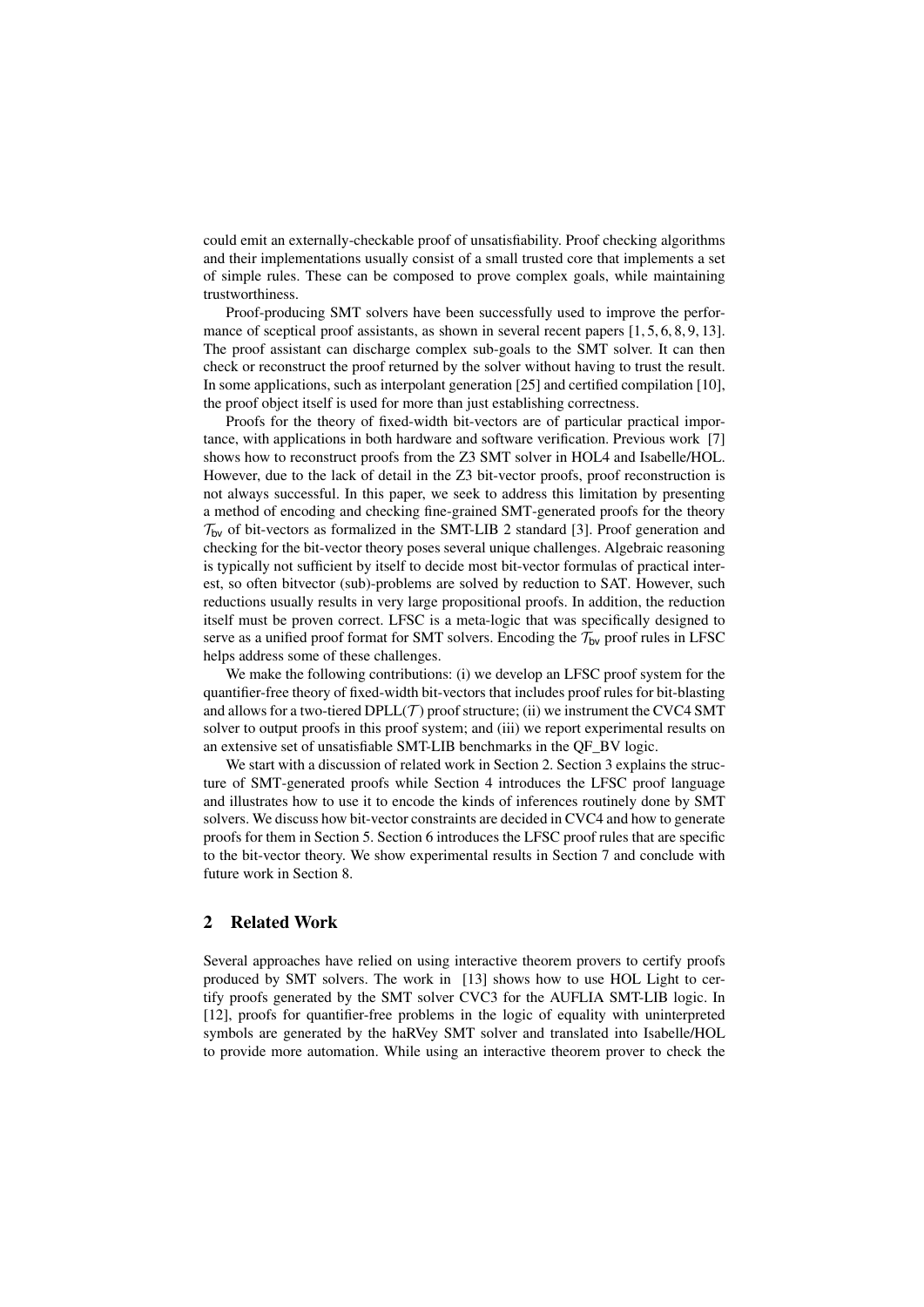proofs generated by SMT solvers has the advantage of ensuring a high level of trust, long proof-checking times make this approach difficult to scale. The work in [8] seeks to bridge this performance gap by optimizing the proof reconstruction step to reduce proof-checking time. Another approach taken in [21] relies on a special purpose external checker to efficiently check proofs generated by the Fx7 solver for the AUFLIA SMT-LIB logic. Our approach tries to ballance trust and efficiency by using LFSC. Using a logical framework with a generic proof checker allow for a higher level of trust and flexibility, while LFSC's computational side-conditions increase performance.

None of the above mentioned work supports proofs for the bit-vector theory. The work in [14] targets SMT-generated proofs for the theory of bit-vectors for interpolant generation. Similarly to our approach, this work builds on a lazy bit-vector solver, integrated in the DPLL(*T*) framework, to exploit the word-level structure for producing word-level interpolants. If the algebraic solvers fail, the fallback is the resolution proof generated by the SAT solver. Because this work specifically targets generating interpolants, it does not cover all of the proof steps needed for a complete proof (the correctness of bit-blasting, for instance).

Another approach to producing and checking bit-vector proofs is via proof reconstruction. In [7] the authors do proof reconstruction in Isabelle/HOL for the theory of bit-vectors based on Z3's proofs. However, as the authors remark, the coarse granularity of Z3's bit-vector proofs made proof reconstruction particularly challenging. A significant part of the proof checking time is spend in reproving large-step inferences that Z3 does not provide detailed hints for. By contrast, our approach is more fine-grained as it provides a full resolution proof for each bit-vector conflict. This enables us to achieve a higher proof checking rate than [7].

An alternative to resolution proofs for SAT reasoning are clausal proofs that are smaller but require more effort from the part of the proof checker. See [17] for on overview of these SAT proof techniques and formats.

The LFSC meta-framework has been successfully used for encoding proofs generated by SMT solvers for other theories in [23, 24, 27]. The current paper extends this line of work to support LFSC proofs for the bit-vector theory. In [25] the authors show how to use LFSC to compute interpolants from unsatisfiability proofs in the theory of equality and uninterpreted function symbols. We believe that by using the approach in [25], it should be possible to extend our proof system to generate bit-vector interpolants from LFSC bit-vector proofs.

# 3 Proofs in SMT

In the rest of the paper we assume some familiarity with automated reasoning, manysorted first-order logic and the syntax of simply typed lambda calculus. Let P be an *abstraction* operator that replaces each atom (a predicate symbol applied to one or more terms) in a formula with a unique propositional variable. Most SMT solvers are based on some variant of the DPLL( $\mathcal T$ ) architecture [22] which combines Boolean reasoning on the abstraction  $\varphi^{\rm P}$  of a quantifier-free input formula  $\varphi$  with theory-specific reason-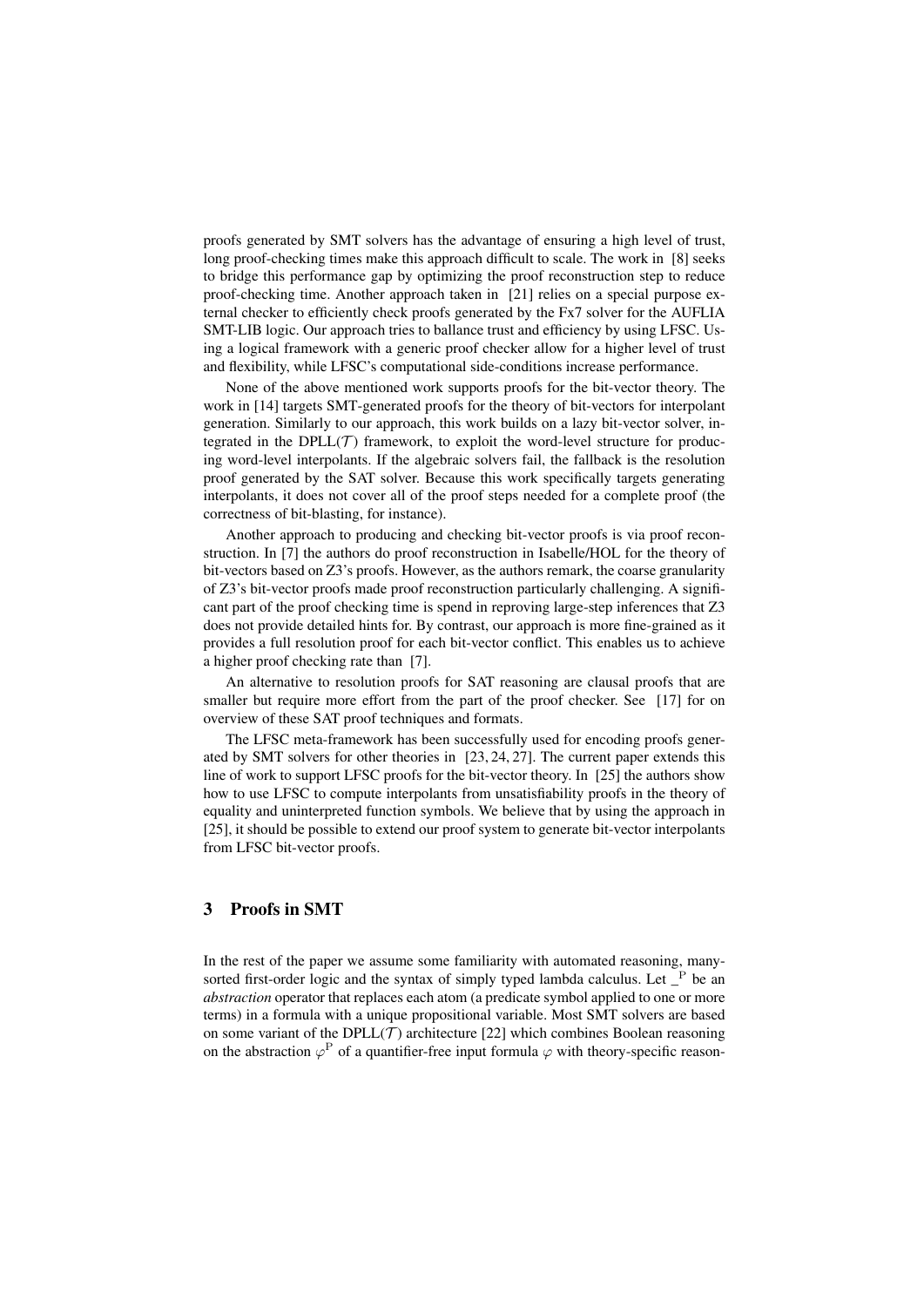ing in order to determine the satisfiability of  $\varphi$  with respect to a background theory  $\mathcal{T}$ .<sup>6</sup> Boolean reasoning on  $\varphi^P$  is performed by a SAT solver while theory-specific reasoning is delegated to a *theory solver* for  $T$  (or  $T$ -solver). The SAT solver enumerates satisfying assignments  $A^P$  for  $\varphi^P$ . The *T*-solver checks whether the corresponding set of *T* -literals A is *T* -satisfiable. If A is not *T* -satisfiable, a *T* -valid clause is added that blocks the assignment  $A<sup>P</sup>$ , and the process continues until either a satisfying assignment is found or a contradiction can be derived purely at the propositional level. From a proof-theoretic perspective, one can think of the  $\mathcal T$ -solver as refining the propositional abstraction  $\varphi^P$  with the addition of selected *theory lemmas* (clauses valid in *T*) until a propositionally unsatisfiable formula is obtained [4].

The *resolution* calculus is refutationally complete for propositional clause logic [26] and has been successfully used as the basis for a common proof format for SAT solvers [29]. However, as we describe below, SMT proofs are significantly more sophisticated than SAT proofs (see, e.g., [2] for more details). First, SMT solvers must first convert an input to CNF, thus a proof object produced by an SMT solver must incorporate a proof establishing that the clauses used internally by the solver follow from the input formula. Second, the Boolean abstraction of the input formula is obtained by replacing *T* -atoms with propositional variables. Hence, SMT proof generation must also rely on a mechanism that maintains a connection between input atoms and the propositional variables representing them in the SAT solver. Finally, each theory lemma generated by the theory solver must have a proof expressed in terms of  $\mathcal T$ -specific proof rules.

As a consequence, SMT proofs typically have a three-tiered structure: (*i*) a derivation of the internal CNF formula  $\psi$  from the input formula  $\varphi$ ;<sup>7</sup> (*ii*) a resolution refutation of  $\psi$  in the form of a resolution tree whose root is the empty clause and whose leaves are either clauses from  $\psi$  or theory lemmas; and *(iii)* theory proofs of all the theory lemmas occurring in the resolution tree.

Figure 1 depicts the DPLL $(T)$  architecture and how it relates to the structure of SMT proofs. In this paper, we consider proofs with this structure expressed as terms in the LFSC framework, which we discuss next.

# 4 LFSC

LFSC is an extension of the Edinburgh Logical Framework (LF) [16], a meta-framework based on a extension of simply-typed lambda calculus with dependent types. LF has been used extensively to encode various kinds of deductive systems. In general, a specific proof system  $P$  can be defined in LF by representing its proof rules as LF constants and encoding their premises and conclusions as a type. In this setting, a formal proof in the encoded proof system is represented as an LF term whose constants (in the sense of higher-order logic) are proof-rule names. A collection of type and term constant declarations is called a *signature* in LF. Checking the correctness of a proof then reduces to

<sup>6</sup> For simplicity, we will ignore here the issue of whether the background theory is the combination of several more basic theories or not.

<sup>7</sup> This step typically also includes the application of simplifying rewrite rules, which we ignore in this paper. Extending the approach here to include the many pre-processing rewrite rules used in real solvers is tedious but straightforward.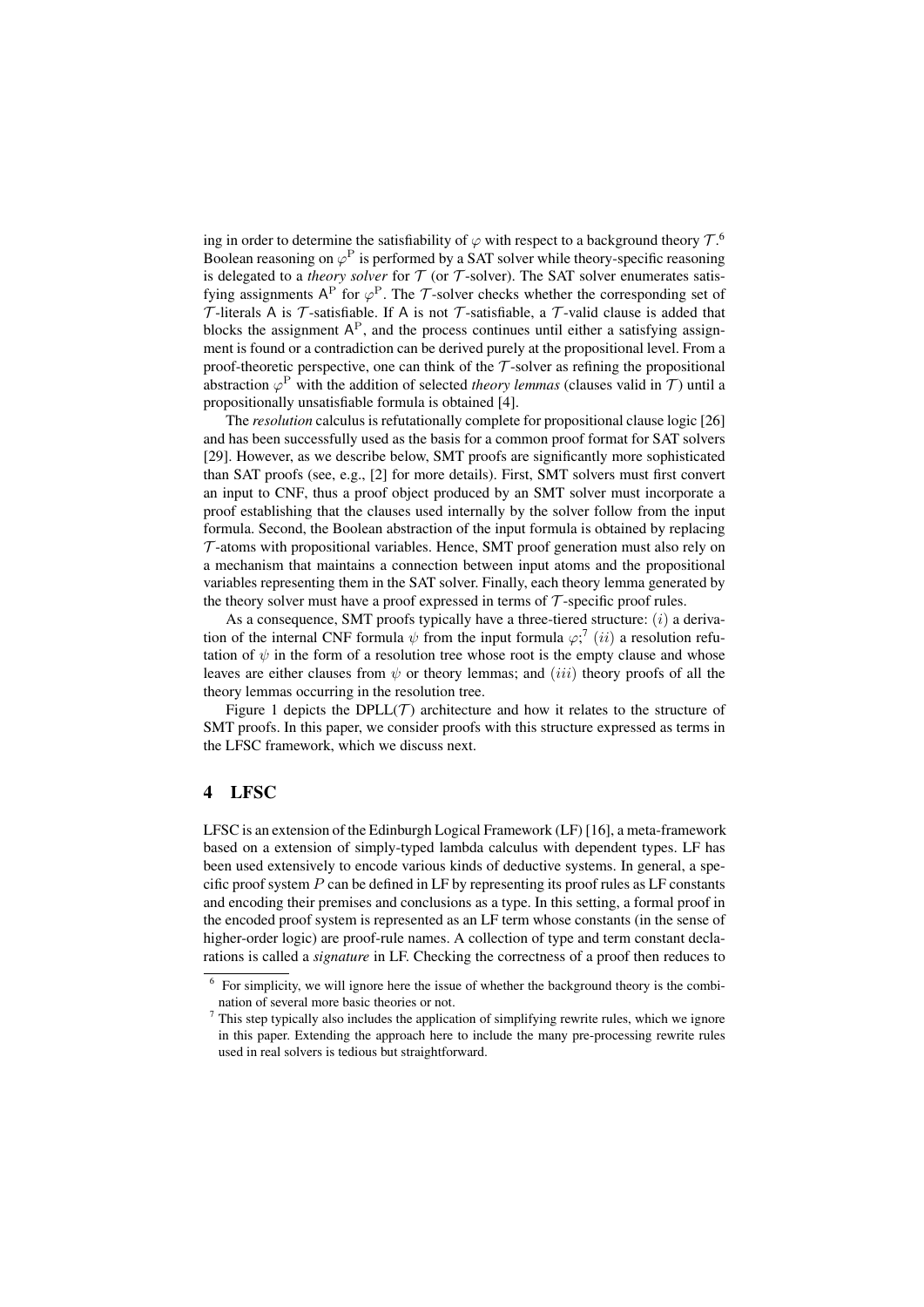

Fig. 1:  $DPLL(\mathcal{T})$  architecture, SMT proof structure, and proof checker.

type checking: an LF proof checker takes as input both a signature *S* defining a proof system *P* and a proof term *t* encoding a proof in *P*. It verifies the correctness of the proof by checking that *t* is well typed with respect to *S*. For example, the equality transitivity proof rule:

$$
\frac{t_1 = t_2 \quad t_2 = t_3}{t_1 = t_3} \quad \text{trans} \tag{1}
$$

in (unsorted) first-order logic can be encoded in LF as a constant with type:

 $t$ rans :  $\pi$ *t*<sub>1</sub>,  $t_2$ ,  $t_3$ :tr.  $\pi$ <sub>*p*1</sub>:holds (eq  $t_1$   $t_2$ ).  $\pi$ <sub>*p*2</sub>:holds (eq  $t_2$   $t_3$ ). holds (eq  $t_1$   $t_3$ ) (2)

where  $\Pi$  is the binder for the dependently typed product, tr is the type of first-order terms, eq is a binary function of type  $tr \times tr \rightarrow$  form, where form is the type of firstorder formulas, and holds is a unary (dependent) type parametrized by a first-order formula.<sup>8</sup> As a proof constructor, the proof rule (1) takes as arguments terms  $t_1, t_2$  and  $t_3$ , as well as a proof  $p_1$  of  $t_1 = t_2$  and  $p_2$  of  $t_2 = t_3$ , and returns a proof of  $t_1 = t_3$ . The LF declaration in (2) encodes this in the type of the constant trans. One possible proof that  $a = d$  follows from the premises  $a = b$ ,  $b = c$ , and  $c = d$  is represented by the (well-typed) term:

$$
\lambda a, b, c, d
$$
:term.  $\lambda p_1$ :holds (eq  $a$   $b$ ).  $\lambda p_2$ :holds (eq  $b$   $c$ ).  $\lambda p_3$ :holds (eq  $c$   $d$ ). (trans  $a$   $c$   $d$  (trans  $a$   $b$   $c$   $p_1$   $p_2$ )  $p_3$ )

Using the wild card symbol \_, the body of the innermost lambda term can be simplified to (trans  $\frac{1}{1}$   $\frac{1}{1}$   $\frac{1}{2}$   $\frac{1}{2}$   $\frac{1}{2}$   $\frac{1}{2}$   $\frac{1}{2}$   $\frac{1}{2}$   $\frac{1}{2}$   $\frac{1}{2}$   $\frac{1}{2}$   $\frac{1}{2}$   $\frac{1}{2}$   $\frac{1}{2}$   $\frac{1}{2}$   $\frac{1}{2}$   $\frac{1}{2}$   $\frac{1}{2}$   $\frac{1}{2}$   $\frac{1}{2}$   $\frac{1}{2}$  automatically during type-checking.

Purely declarative proof systems like those defined in LF cannot always efficiently model the kind of complex reasoning usually employed by SMT solvers. LFSC addresses this issue by extending LF types with computational *side conditions*, explicit computational checks defined as programs in a small but expressive functional firstorder programming language. The language has built-in types for arbitrary precision

<sup>&</sup>lt;sup>8</sup> Intuitively, an LF expression of dependent type  $\Pi\varphi$ :form. holds( $\varphi$ ) represents a proof that the formula  $\varphi$  holds.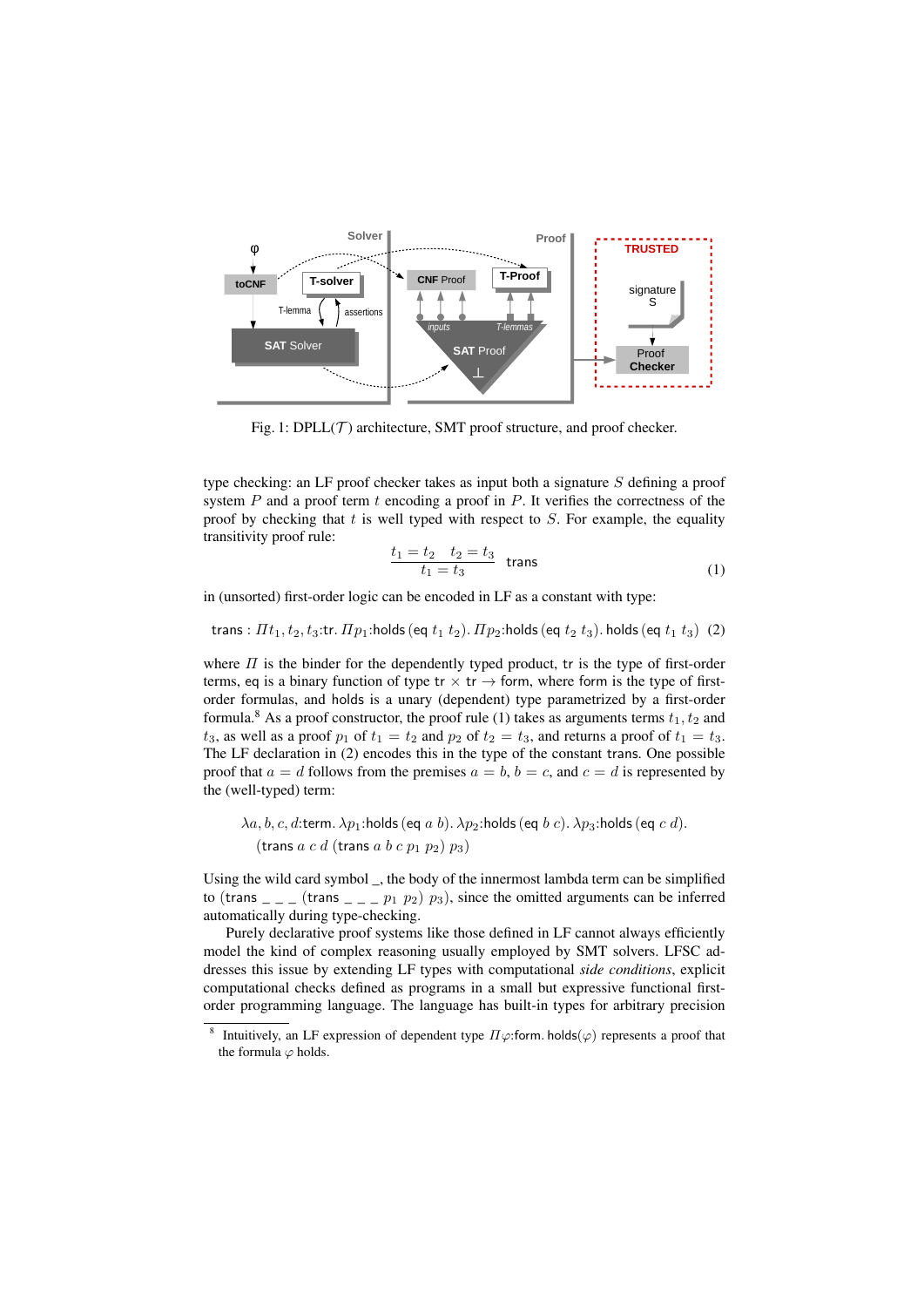| unit, var, lit, clause : type                                                                                                                                                        | holds : clause $\rightarrow$ type | cln : clause                                         |  |  |  |  |  |
|--------------------------------------------------------------------------------------------------------------------------------------------------------------------------------------|-----------------------------------|------------------------------------------------------|--|--|--|--|--|
| ok : unit l                                                                                                                                                                          | pos, neg : var $\rightarrow$ lit  | $clc:$ lit $\rightarrow$ clause $\rightarrow$ clause |  |  |  |  |  |
| resolve $(c_1, c_2$ : clause, v: var): clause = let p (pos v) in let n (neg v) in<br>let _ (occurs $p c_1$ ) in let _ (occurs $n c_2$ ) in merge (remove $p c_1$ ) (remove $n c_2$ ) |                                   |                                                      |  |  |  |  |  |
| Res : $\Pi c, c_1, c_2$ : clause. holds $c_1 \to$ holds $c_2 \to \Pi v$ : var $\{($ resolve $c_1 \ c_2 \ v) \downarrow \ c$ }. holds $c$                                             |                                   |                                                      |  |  |  |  |  |

Fig. 2: LFSC declarations encoding propositional resolution.

integers and rationals, ML-style pattern matching over LFSC type constructors, recursion, limited support for exceptions and a very restricted set of imperative features. A proof rule in LFSC may optionally include a side condition written in this language. When checking the application of such a proof rule, an LFSC checker computes actual parameters for the side condition and executes its code. If the side condition fails, the LFSC checker rejects the rule application.

As shown in Figure 1, when using LFSC, the trusted core for a given proof system consists of both the (generic) LFSC checker and the specific LFSC signature encoding the proof system as proof rules together with their side condition declarations.

We refer the reader to [27] for a detailed description of the LFSC language and its formal semantics. Here we introduce LFSC syntax via examples to illustrate the main features of the framework.

*Example 1.* An inference rule at the heart of SAT and SMT solvers is the propositional resolution rule:

$$
\frac{l_1 \vee \ldots l_n \vee l \quad \neg l \vee l'_1 \vee \ldots l'_m}{l_1 \vee \ldots l_n \vee l'_1 \vee \ldots \vee l'_m}
$$
 Res

where *l* are literals. This rule alone is actually not enough to express resolution derivations as formal objects since one has to also account for the associativity, commutativity and idempotency of the  $\vee$  operator. In LF, this problem can be addressed only by adding additional proof rules for those properties. Doing so makes it possible to move literals around in a clause and remove duplicate literals, but at the cost of requiring many proof rules for each resolution step, resulting in the generation of very large proofs. Alternative solutions [30] eschew the generic, declarative approach provided by meta-frameworks like LF and instead hard-code the clause data structure in the proof checker, requiring a proof-checker with higher complexity and lower generality.

In contrast, an LFSC proof rule for resolution can use a side condition to encode that the resulting clause is computed by removing the complementary literals in the two input clauses and then merging the remaining literals. One encoding of the rule and its side condition, together with all the necessary types and constants, is shown in Figure 2. In the figure and in the remainder of the paper, we write  $\tau_1 \rightarrow \tau_2$  to abbreviate as usual a type of the form  $\prod x:\tau_1$ .  $\tau_2$  where  $\tau_2$  contains no occurrences of *x*. Clauses are encoded essentially as nil-terminated lists of literals. They are built with the constructors cln, for the empty clause, and clc, for non-empty clauses. Literals are built from propositional variables using the constructors pos and neg, for positive and negative literals. Variables do not have constructors because LFSC variables can be used directly.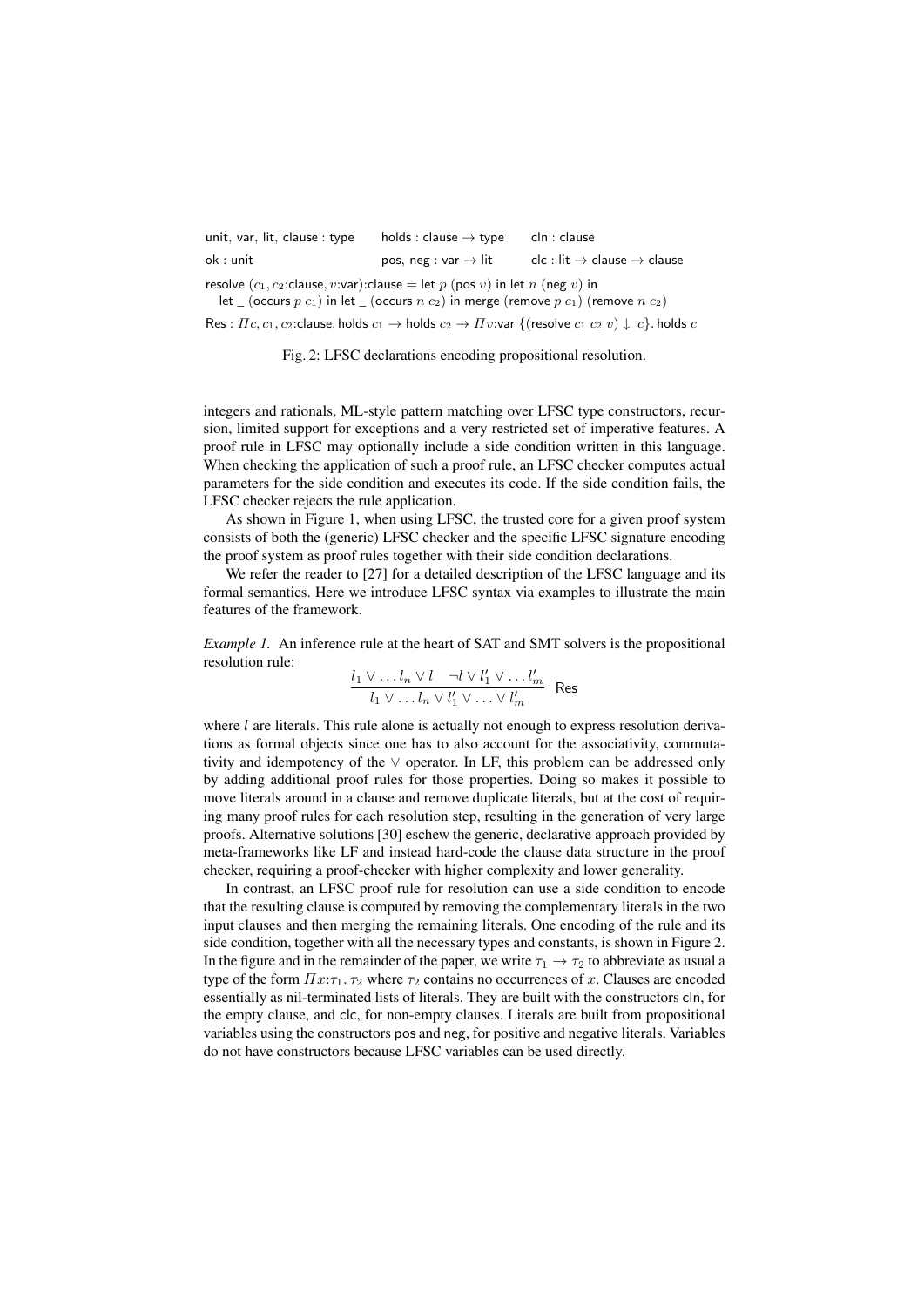The resolution rule Res takes as input the clauses  $c_1$ ,  $c_2$  and  $c$ , together with a proof of  $c_1$  of type holds  $c_1$ , one of  $c_2$  of type holds  $c_2$  and a variable  $v$  to be used as the resolved atom. The resolve side condition function computes the resolvent of clause  $c_1$  with  $c_2$  provided that  $c_1$  contains at least one occurrence of the positive literal (pos  $v$ ) and  $c_2$  contains at least one occurrence of the negative literal (neg  $v$ ). The side condition {(resolve  $c_1$   $c_2$   $v$ )  $\downarrow$   $c$ } succeeds if *c* is the result of resolving  $c_1$ and  $c_2$  on  $v$ . In that case, the proof rule returns a proof of  $c$ . The definitions of the auxiliary functions occurs, remove, and merge are omitted from Figure 2 due to space constraints. (occurs *l c*) does nothing if the literal *l* is in the clause *c*; otherwise, it raises a failure exception; (remove *l c*) returns the result of removing the literal *l* from the clause  $c$ ; (merge  $c_1$   $c_2$ ) returns the clause with no repeated literals resulting from merging clauses  $c_1$  and  $c_2$ .

LFSC has previously been successfully used to encode the constructs necessary for proof checking SMT proofs (CNF conversion, theory lemma proofs, etc.) [27]. In this paper, we will not cover these constructs, but instead focus on how to encode bit-vector specific reasoning in LFSC.

## 5 Bit-vector proof generation in CVC4

Decision procedures for the theory  $\mathcal{T}_{bv}$  of bit-vectors almost always involve a reduction to propositional logic. One approach for encoding a bit-vector formula  $\varphi$  into an equisatisfiable propositional formula  $\varphi^{BB}$  is known as *bit-blasting*. For each variable *v* denoting a bit-vector of size *n*, bit-blasting introduces *n* fresh propositional variables,  $v_0, \ldots, v_{n-1}$ , to represent each bit in the vector. To be able to encode this mapping in  $\mathcal{T}_{\text{bv}}$ , we extend the  $\mathcal{T}_{\text{bv}}$  signature with a family of interpreted predicate symbols bit<sub>i</sub> :  $[n] \mapsto$  bool, for  $0 \le i < n$  that takes a bit-vector *x* of size *n* and returns *true* if the  $i^{th}$  bit of x is set to 1 and *false* otherwise. Let  $\varphi$  be a bit-vector formula. For each atom *a* appearing in  $\varphi$ , let bbAtom(*a*) denote a propositional formula consisting of the circuit representation of  $a$ . Let  $C^{BB}$  denote the conjunction of bit-blasting clauses obtained from converting to CNF the atom definitions:

$$
\mathsf{C}^{\text{BB}}\equiv\mathsf{CNF}\left(\bigwedge_{a\in\mathtt{Atoms}(\varphi)}a^{\text{BB}}\Leftrightarrow\mathtt{bbAtom}(a)\right)
$$

where  $a^{BB}$  is a fresh propositional variable representing atom  $a$  and CNF represents conversion to CNF. The formula  $\varphi^{BB} := \varphi[a \mapsto a^{BB}]_{a \in \text{Atoms}(\varphi)} \wedge C^{BB}$  is a propositional formula equisatisfiable with  $\varphi$ . Most state-of-the-art solvers for  $\mathcal{T}_{bv}$  generate a formula like  $\varphi^{BB}$  and then rely on a single query to a SAT solver to check its satisfiability. Thus, a proof of unsatisfiability for  $\varphi$  could consist of: (*i*) a proof that  $\varphi$  is equisatisfiable with  $\varphi^{BB}$  in  $\mathcal{T}_{\mathsf{bv}}$ , (*ii*) a propositional proof that  $\varphi^{BB}$  is equisatisfiable with CNF( $\varphi^{BB}$ ), and (*iii*) a monolithic, potentially very large, resolution-based refutation of  $CNF(\varphi^{BB})$ .

CVC4 incorporates an *eager* bit-vector decision procedure (cvcE) based on the approach sketched above. It also provides, as an alternative, a lazy DPLL(*T* )-style bitvector solver (cvcLz) that maintains the word-level structure of the input terms and separates reasoning over the propositional structure of the input formula  $\varphi$  from bit-vector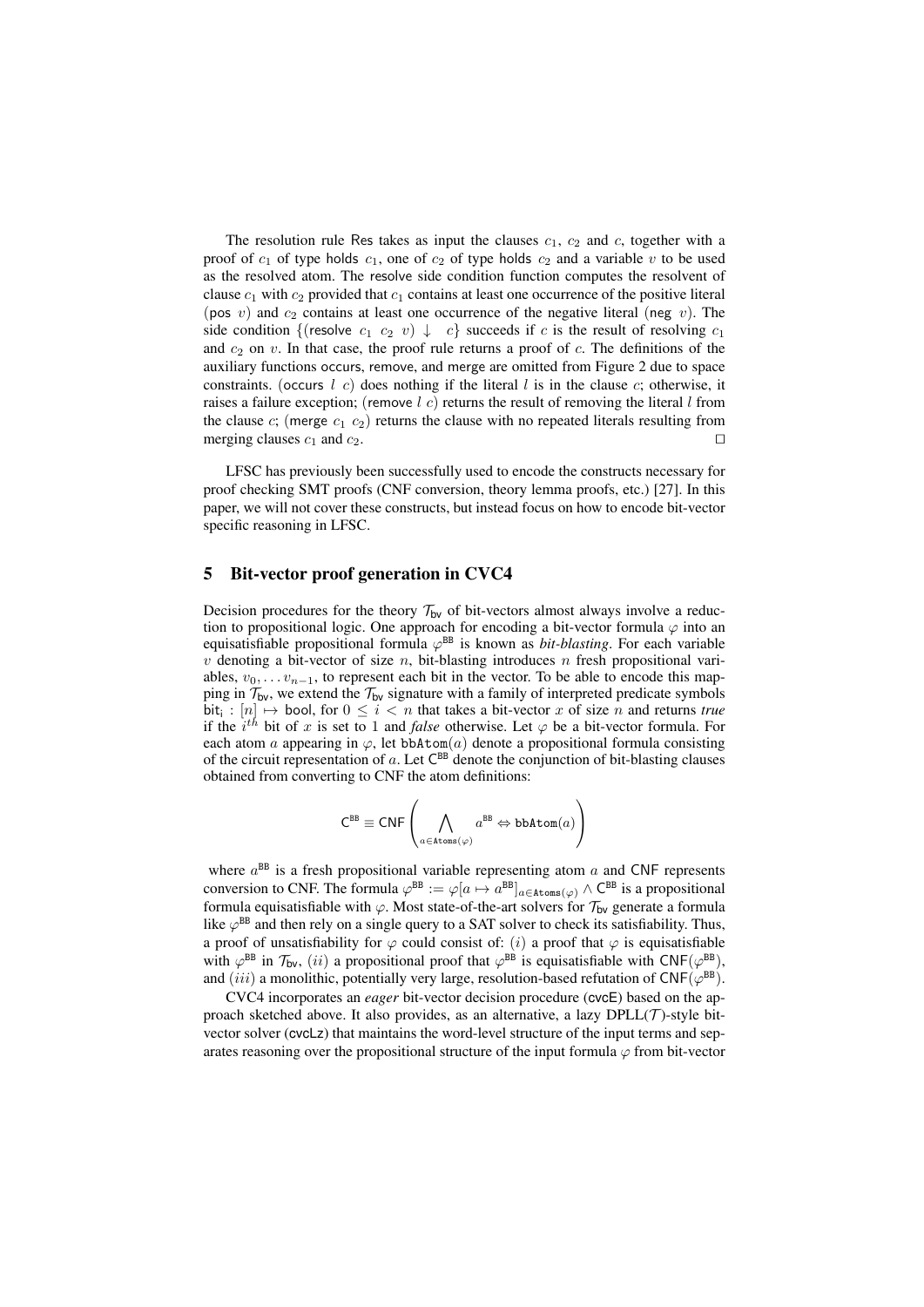term reasoning [15]. In cvcLz, the bit-vector theory is treated like any other theory: the main DPLL(*T*) SAT engine SAT<sub>main</sub> reasons on the propositional abstraction  $\varphi^F$ whereas a  $\mathcal{T}_{bv}$ -solver BV decides conjunctions A of  $\mathcal{T}_{bv}$ -literals. Essentially, BV corresponds to the  $\mathcal T$ -solver box in the DPLL( $\mathcal T$ ) diagram in Figure 1.

Recall from Section 3 that the  $T_{bv}$  solver BV must *repeatedly* decide the satisfiability of the  $T_{\text{bv}}$ -literals A and return a  $T_{\text{bv}}$ -valid clause over the atoms of A if A is  $T_{\text{bv}}$ unsatisfiable. We achieve this by relying on a second SAT solver,  $SAT<sub>bb</sub>$ , to decide the satisfiability of each assignment A. It does this by checking the propositional formula  $A^{BB} \wedge C^{BB}$ , where  $A^{BB} = A[a \mapsto a^{BB}]_{a \in Atoms(A)}$ . Note that this may be significantly smaller than the formula  $\varphi[a \mapsto a^{BB}]_{a \in \text{Atoms}(\varphi)} \wedge C^{BB}$  checked in the eager approach.

If  $A^{BB} \wedge C^{BB}$  is unsatisfiable,  $SAT_{bb}$  returns a set of literals  $L^{BB} \subset A^{BB}$  that is inconsistent with C<sup>BB</sup>. The clause  $\neg L$  is a  $\mathcal{T}_{bv}$ -valid lemma, and the  $\neg L^P$  clause is added to  $SAT_{\text{main}}$ . We can efficiently use  $SAT_{\text{bb}}$  to check the satisfiability of  $C^{\text{BB}}$  with different assumptions ABB by using the *solve with assumptions* feature of SAT solvers [11].

The lazy solver cvcLz in CVC4 also has several algebraic word-level sub-solvers. However, we do not yet support proof production for these sub-solvers, so in this paper, we focus on the  $T_{bv}$ -lemmas generated by  $SAT_{bb}$ .

### 6 LFSC Bit-vector signature

In this section, we discuss on proof generation for the lazy bit-vector solver cvcLz described in Section 5. Figure 3 shows the overall structure of the  $\mathcal{T}_{bv}$  proof by zooming in on the  $\mathcal{T}_{bv}$ -lemmas that occurred as leaves in the resolution SAT proof in Figure 1. We start with the bit-blasting proofs that each atom *a* is equivalent to its bit-blasted formula:  $a \Leftrightarrow \text{bbAtom}(a)$ . These proofs require no assumptions as  $a \Leftrightarrow \text{bbAtom}(a)$ is  $\mathcal{T}_{\text{bv}}$ -valid. <sup>9</sup> Next, the CNF proof establishes that the bit-blasting clauses  $\mathsf{C}^{\text{BB}}$  follow from the atom definitions.<sup>10</sup> Note that this step also establishes the mapping from the  $\mathcal{T}_{\mathsf{bv}}$ -atom *a* to the Boolean variable  $a^{\mathsf{BB}}$  that abstracts it in the SAT<sub>bb</sub> SAT solver.

Each  $\mathcal{T}_{bv}$ -lemma has a corresponding resolution proof in SAT<sub>bb</sub> with  $C^{BB}$  as leaves. The resolution proof constructs a clause over the  $a^{BB}$  SAT variables. To use this in SAT<sub>main</sub>, we need to map the lemma to  $\mathcal{T}_{bv}$  atoms, and then to the SAT variables  $a^P$  in SAT<sub>main</sub>. In the figure, circles denote  $\mathcal{T}_{bv}$ -atoms and diamonds the propositional variables that abstract them (either in  $SAT<sub>bb</sub>$  or in  $SAT<sub>main</sub>$ ).

#### 6.1 Encoding bit-vector formulas

Figure 4 shows the LFSC constructs needed to represent formulas in the theory of bit-vectors. Note that the encoding distinguishes between formulas and terms: formulas are represented by the simple type form and terms by the dependent type term, parametrized by the sort of the term:  $\pi s$ :sort.term  $\hat{s}$ . Formulas are constructed with the usual logical operators and with an equality operator over terms which is parametric

<sup>&</sup>lt;sup>9</sup> Recall that  $bbAtom(a)$  is a propositional formula encoding the semantics of atom  $a$ , and contains bit<sub>i</sub> applications on the bit-vector variables in  $a$ .

 $10$  For details on how to use LFSC to encode proofs for CNF conversion, see [27]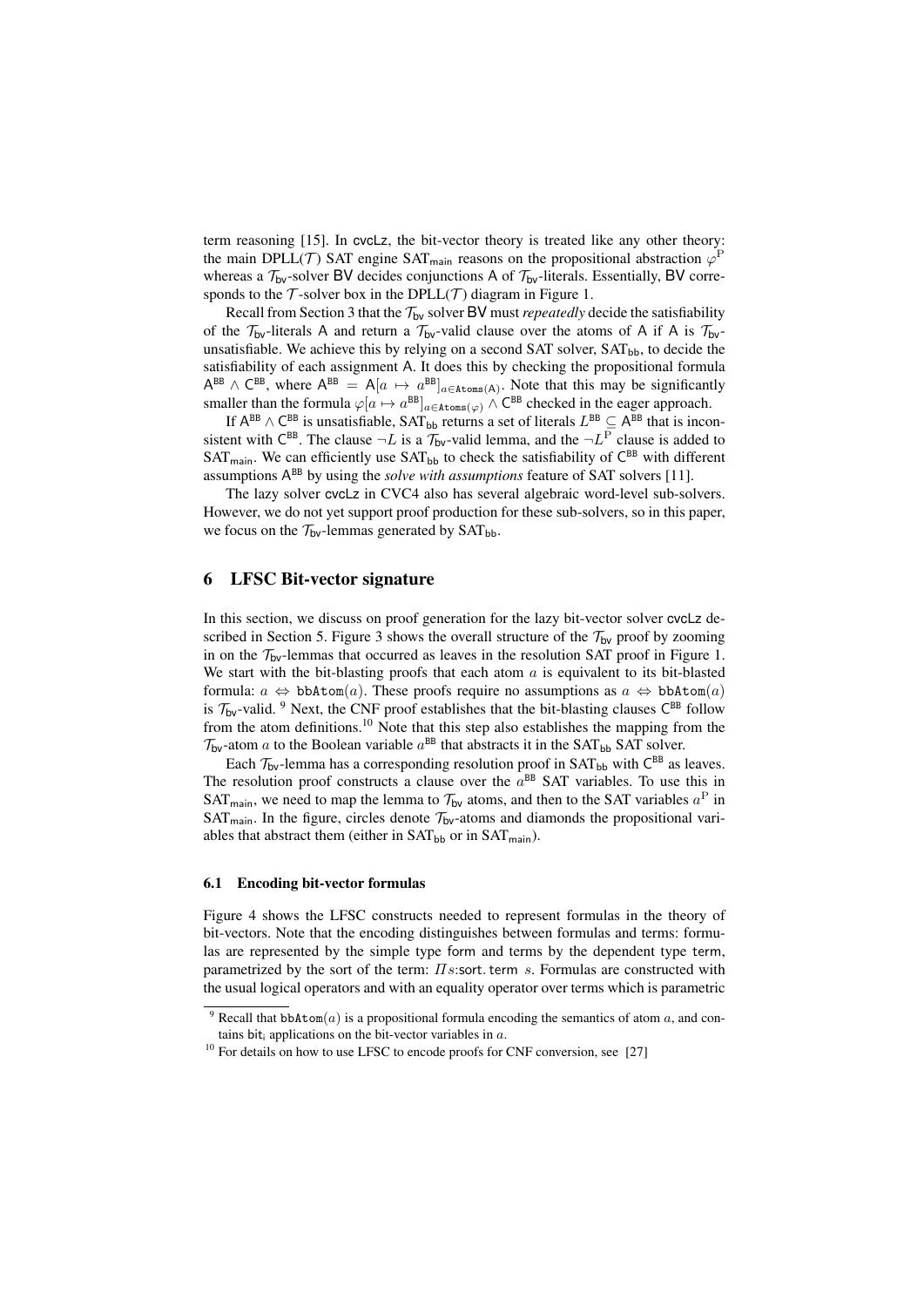

Fig. 3: Bit-vector proof structure.

| sort: type   | term : sort $\rightarrow$ type                                 | $BV: int \rightarrow sort$                                                                                           |  |  |  |
|--------------|----------------------------------------------------------------|----------------------------------------------------------------------------------------------------------------------|--|--|--|
| form : type  | true, false : form<br>not : form $\rightarrow$ form            | and, or, impl, iff : form $\rightarrow$ form $\rightarrow$ form<br>$=$ : $\Pi$ s:sort.term $s \to$ term $s \to$ form |  |  |  |
| varBV:type   | var2BV : $\overline{I}n$ :int. varBV $\rightarrow$ term (BV n) |                                                                                                                      |  |  |  |
| bit : type   | b0, b1 : bit                                                   | const2BV : $\textit{In}$ : int. constBV $\rightarrow$ term (BV n)                                                    |  |  |  |
| constBV:type | byn: constBV                                                   | bvc: bit $\rightarrow$ constBV $\rightarrow$ constBV                                                                 |  |  |  |

Fig. 4: Partial LFSC signature for the theory  $\mathcal{T}_{bv}$  of bit-vectors.

in the terms' sort. The int type is LFSC's own built-in infinite precision integer type. Bit-vector sorts are represented by the dependent type  $\overline{I}$ *n*:int. BV *n* where *n* is the width of the bit-vector. Bit-vector constants are represented as lists of bits using the constBV type with the two constructors bvn and bvc, for the empty sequence and the list cons operator respectively. The constBV bit-vector constants are converted to bitvector terms with the const2BV function. Bit-vector variables are represented as LFSC variables of type varBV and converted to terms with var2BV.

*Example 2.* The bit-wise conjunction operator is encoded in LFSC as:

bvand :  $\overline{I}n$ :int. term (BV  $n$ )  $\rightarrow$  term (BV  $n$ )  $\rightarrow$  term (BV  $n$ )

Similarly, the unsigned comparison operator *<* is encoded as:

bvult :  $\overline{I}n$ :int.term (BV  $n$ )  $\rightarrow$  term (BV  $n$ )  $\rightarrow$  form

The  $\mathcal{T}_{\mathsf{bv}}$  formula  $(t_1 = t_2 \& t_3) \vee (t_1 < 0_{[3]})$  where  $\&$  is bvand,  $0_{[3]}$  is the zero bit-vector of size 3, and *t*1*, t*2*, t*<sup>3</sup> have type (term (BV 3)) can be encoded in LFSC as

> (or  $(=$   $- t_1$  (bvand  $- t_2 t_3)$ )  $(bvult_t_t (const2BV 3 (bvc b0 (bvc b0 (bvc b0 bvn))))))$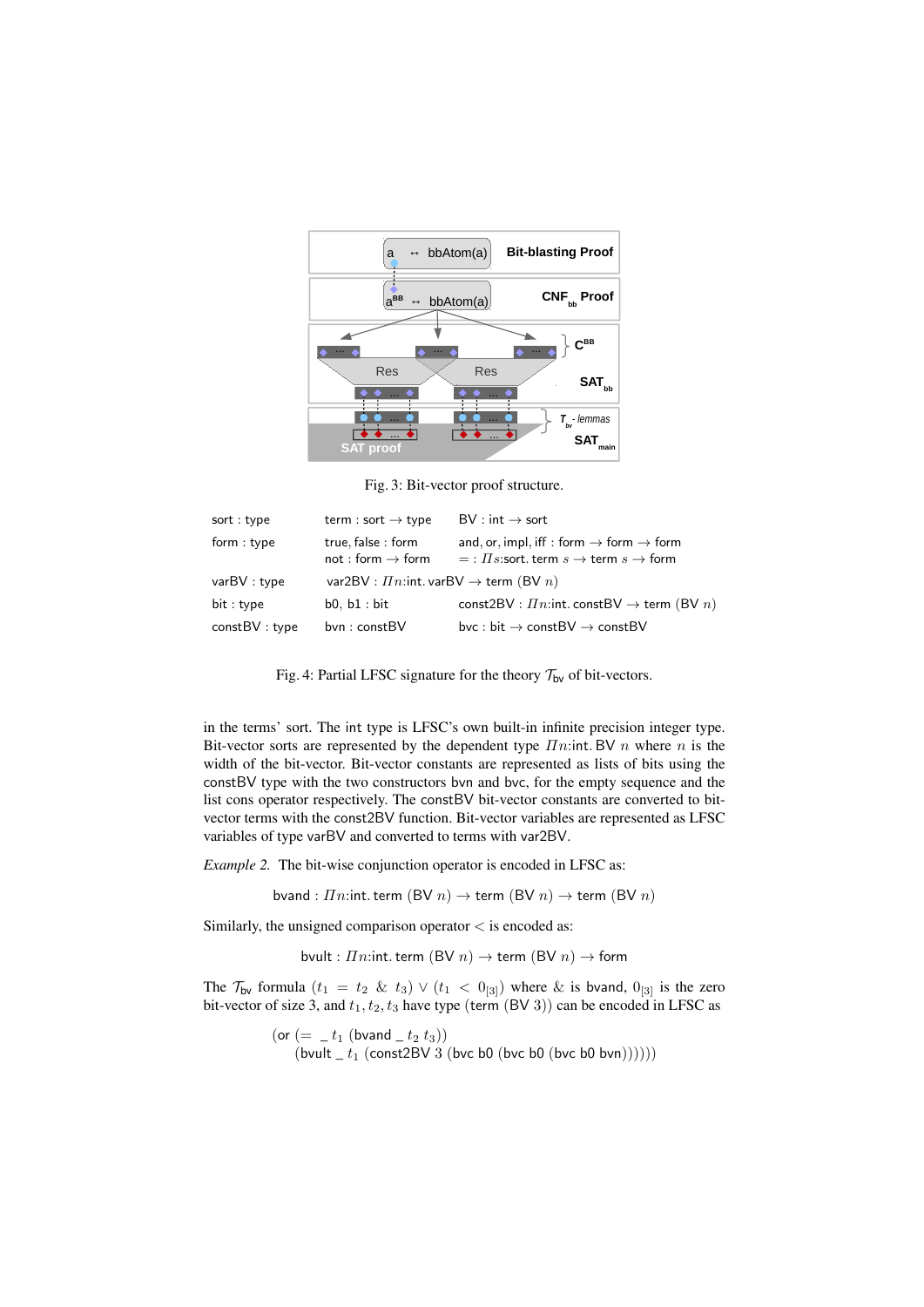bbt : type bbtn : bbt bbtc : formula  $\rightarrow$  bbt  $\rightarrow$  bbt  $\text{bitOf}: \text{varBV} \to \text{int} \to \text{form}$  bbTerm :  $\text{In:}$  int. term  $(\text{BV } n) \to \text{bbt} \to \text{type}$ bb-var  $(v : varBV, n : int) : bbt =$ *if*  $n < 0$  *then* bbtn *else* (bbtc (bitOf *v n*) (bb-var  $v(n-1)$ )) bbVar :  $\mathit{\Pi} n$ :int.  $\mathit{\Pi} v$ :varBV.  $\Pi$ *vb*:bbt {(bb-var  $v(n-1)$ )  $\downarrow$   $vb$ }. (bbTerm  $n$  (var2BV  $n$   $v$ )  $vb$ )  $bbAnd: \Pi n$ :int.  $\Pi x, y$ :term (BV *n*).  $\Pi xb, yb, rb:$ bbt. ⇧*xbb*:bbTerm *n x xb.*  $\Box$ *ybb*:bbTerm *n y xb* {(bb-bvand *xb yb*)  $\downarrow$  *rb*}. bbTerm *n* (bvand *n x y) rb*  $b$ b $b$ Eq :  $\pi$ *n*:int*.*  $\pi$ *x*,  $y$ :term (BV *n*)*.*  $\pi$ *bx*,  $by$ :bbt*.*  $\pi$ *f*:form*.*  $\Pi$ *bbx*: $bb$ Term  $n x$  *bx*.  $I\rightarrow I$ *bby*:bbTerm *n y by*  $\{(\text{bb-eq } bx \, by) \downarrow f\}$ *.*thHolds (iff  $(=(BV n) x y) f$ )

Fig. 5: Partial list of the LFSC bit-blasting rules for  $\mathcal{T}_{bv}$ .

with b0 representing the zero bit.  $\Box$ 

#### 6.2 Bit-blasting

Recall that a bit-blasting proof (see Figure 3) makes the connection between a bit-vector formula and its propositional logic encoding by proving for each bit-blasted atom *a* in the input formula, the following formula:

 $a \Leftrightarrow \texttt{bbAtom}(a)$ .

We represent a bit-blasted bit-vector term of width *n* as a sequence of *n* formulas, with the *i th* formula in the sequence corresponding to the *i th* bit. The bbt type encodes bitblasted terms and has two type constructors bbtn and bbtc as shown in Figure 5. We introduce the dependent type constructor bbTerm to encode the fact that the bit-vector term *x*:BV *n*. corresponds to a bit-blasted term *y*:bbt. For example, the following term encodes that 15[4] is bit-blasted as [*true, true, true, true*]:

> (bbTerm \_ (const2BV 4 (bvc b1 (bvc b1 (bvc b1 (bvc b1 bvn ))))) (bbtc true (bbtc true (bbtc true (bbtc true bbtn)))))

We can define proof rules for each piece of syntax in bit-vector terms and compose them in order to build up arbitrary bit-blasted terms. Figure 5 shows several such bit-blasting rules. The bbVar rule takes a bit-vector variable  $v$ , its width  $n$ , and a sequence of bitblasted terms *vb*, and checks that the sequence computed by the side condition code in bb-var matches *vb*. The side condition code just builds a sequence of applications of the bitOf operator to *v*—with (bitOf *v i*) representing the  $\mathcal{T}_{bv}$  predicate bit<sub>i</sub> that returns a boolean corresponding to the value of bit *i* of *v*. Similarly, the rule that establishes how to bit-blast bit-wise conjunction  $(x)$  takes a proof *xbb* that *xb* is the bit-blasted term corresponding to *x* as well as a proof *ybb* for *yb* corresponding to *y* and returns a proof that *x*&*y* is bit-blasted to *rb*. The *rb* bit-blasting term is constructed by the side condition code bb-bvand (not shown) which works similarly to bb-var. The bbEq rule for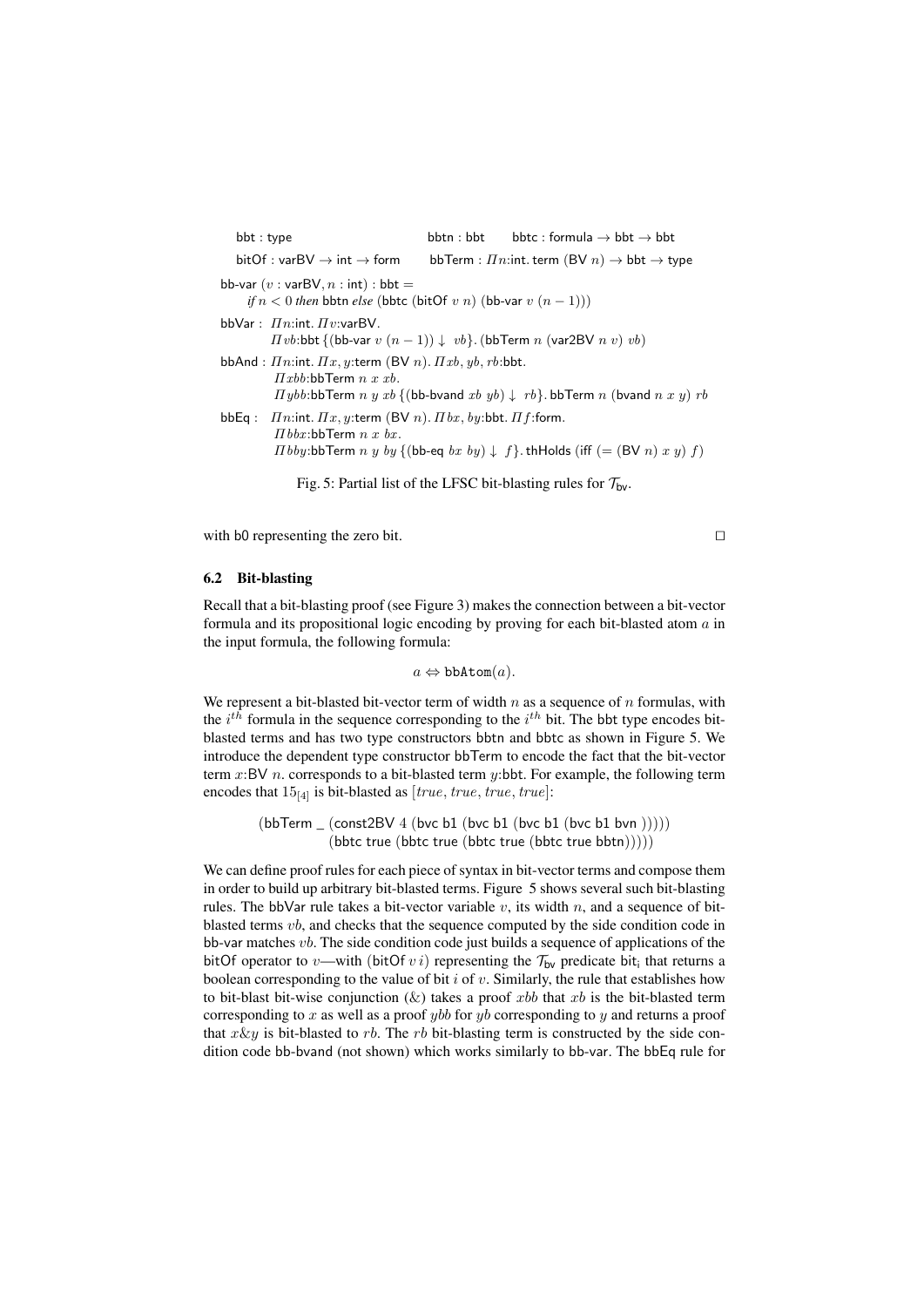equality  $\mathcal{T}_{\mathsf{bv}}$ -atoms follows a similar pattern, but returns a formula instead of a bbTerm. Note that bit-blasting proof rules do not take any  $\mathcal{T}_{\mathsf{bv}}$ -assertions as assumptions: their conclusions are  $\mathcal{T}_{\text{bv}}$ -valid.

*Example 3.* Encoding in LFSC the bit-blasting proof for the formula  $a_{[8]} = x_{[8]} \& y_{[8]}$ requires the following proof rule applications:

 $(bbEq_{ \_ \_ \_ \_ \_ \_ \_ }(bbbVar 8 a_ ) (bbAnd_{ \_ \_ \_ \_ \_ }(bbbVar 8 x_ ) (bbVar 8 y_ ) ))$ 

Assuming previously defined variables a, x, and y, the above term has type the Holds( $\varphi$ ) where  $\varphi$  is:

$$
(a_{[8]} = x_{[8]} \& y_{[8]}) \Leftrightarrow \bigwedge_{0 \leq i < 8} (a_i \Leftrightarrow (\text{bitOf } v i) \wedge (\text{bitOf } v i)) \, .
$$

The bit-blasting LFSC proof rules rely on the side-condition code to build up the bit-blasted terms. This side-condition code thus becomes part of the trusted core and offers an efficient way to encode bit-blasting proofs.

#### 6.3 Resolution in  $SAT_{bb}$

A resolution refutation can be obtained from a SAT solver by instrumenting it to store resolution proofs of all the clauses learned during search. The empty clause is then derived by resolving input clauses and learned clauses. Recall that SAT<sub>bb</sub> uses "solve with assumptions" to identify a subset  $L^{BB} \subseteq A^{BB}$  that is inconsistent with  $C^{BB}$  and thereby produce the theory lemma  $\neg L$ . Because the assumption literals are implemented as decisions in  $SAT<sub>bb</sub>$ , all clauses learned in  $SAT<sub>bb</sub>$  follow from the bit-blasting clauses alsone and can thus be reused in subsequent checks by SAT<sub>bb</sub>. In particular, we can retrieve a resolution proof of the  $\neg L^{BB}$  clause from SAT<sub>bb</sub> starting from the bit-blasting clauses  $C^{BB}$  and using the stored resolutions of the learned clauses. We are careful to reuse the resolution proofs of learned clauses in multiple  $\mathcal{T}_{bv}$  lemmas without having to reprove them each time.

Stepping back and examining the overall  $\mathcal{T}_{\mathsf{bv}}$  proof structure, it looks like we could obtain one big resolution proof if we could plug the  $SAT<sub>bb</sub>$  resolution trees into the SAT<sub>main</sub> resolution tree. However, this cannot be done directly as the SAT variable  $a^{BB}$  abstracting  $\mathcal{T}_{bv}$ -atom *a* in the resolution proof in SAT<sub>bb</sub> is not the same as the  $a<sup>P</sup>$  variable used to abstract the same atom in SAT<sub>main</sub>. Therefore, we need a proof construct to map the proof of a clause  $c^{BB}$  to  $c^P$  (the dashed lines between SAT<sub>main</sub> and  $SAT<sub>bb</sub>$  in Figure 3).

In previous work on encoding SMT proofs in LFSC [27], we developed a specialized proof rule assump used to transform a *T*-proof of  $\bigwedge_{i=0}^{n} \neg l_i \models \tau \bot$  to a proof of the clause  $c^P = [l_1^P, \ldots, l_n^P]$  where we here and later use the square brackets as a shorthand for the LFSC syntax for clauses. Chaining assump rules turns a term of type  ${\rm thHolds}(\neg l_1) \rightarrow \ldots \rightarrow {\rm thHolds}(\neg l_n)$ .holds cln into a term of type holds  $[l_1^{\rm P} \ldots l_n^{\rm P}]$ . Our goal here is to build a proof that takes as assumptions the negation of each literal *l<sup>i</sup>*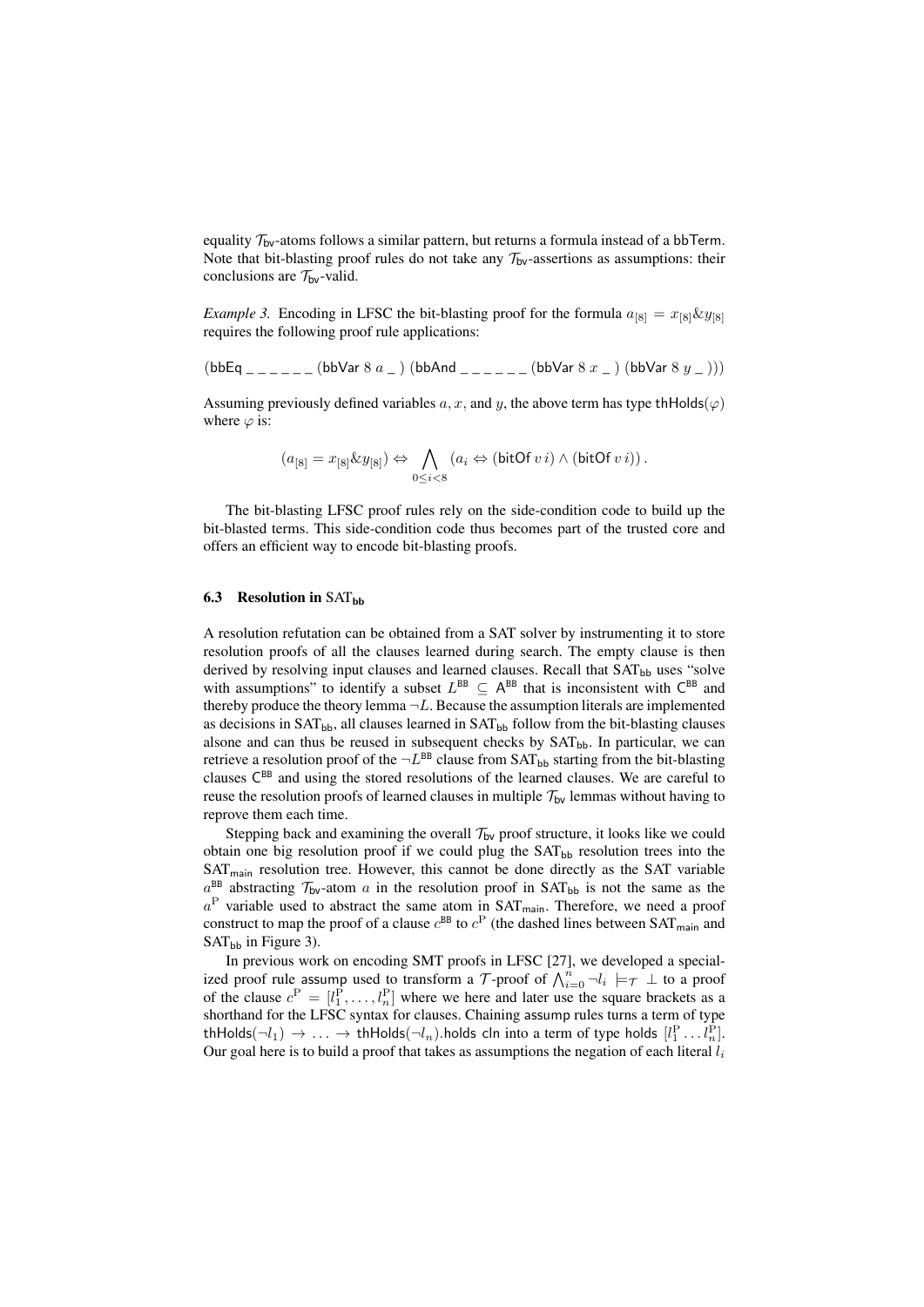as well as a proof of the clause  $c^{BB} = [l_1^{BB}, \ldots, l_n^{BB}]$  and returns a term of type holds cln. We will do this using the introUnit rule: <sup>11</sup>

 $int$ roUnit :  $\Pi$  *f*:form.  $\Pi$ *v*:var.  $\Pi$ *c*:clause. thHolds  $f \rightarrow$  atom  $v f \rightarrow$  (holds  $[v] \rightarrow$  holds  $c$ )  $\rightarrow$  holds  $c$ 

Intuitively, the introUnit rule introduces a variable corresponding to the negation of a literal in  $c^{BB}$  as a unit clause that can later be resolved with  $c^{BB}$  [I do not understand this explanation. –ct]. This natural deduction style rule states that if formula *f* holds (thHolds  $f$ ) and is abstracted by propositional variable  $v$  (atom  $v$   $f$ ), and if we can derive clause *c* from the unit clause corresponding to f (holds  $[v] \rightarrow$  holds *c*), then we can derive clause *c*.

*Example 4.* We show how to put these rules together to lift a proof of a clause in  $SAT_{bh}$ to a proof of the corresponding clause in SAT<sub>main</sub>. In the sub-expression below, assume *c* has type holds  $\left[\neg a_1^{\text{BB}}, \neg a_2^{\text{BB}}\right]$  and that  $at_1$  and  $at_2$  have types atom $\left(a_1^{\text{BB}}, a_1\right)$ and  $atom(a_2^{BB}, a_2)$ , respectively. The two resolution steps between the assumption unit clauses  $u_1$  and  $u_2$  derive the empty clause from  $c$ . Therefore, the computed type of the following term is thHolds(not  $a_1$ )  $\rightarrow$  thHolds(not  $a_2$ )  $\rightarrow$  holds cln, which is exactly what the assump rule requires:

$$
\lambda h_1: \text{thHolds}(\text{not } a_1). \lambda h_2: \text{thHolds}(\text{not } a_2).
$$
  
\n(introllit  $\_\_$  in  $dt_1$  ( $\lambda u_1$ : (holds[ $a_1^{\text{BB}}$ ]).  
\n(introllit  $\_\_$  in  $dt_2$  ( $\lambda u_2$ : (holds[ $a_2^{\text{BB}}$ ]).  
\n(Res  $\_\_$  (Res  $\_\_$  in  $u_1$ )  $u_2$   $v_2))))))$ 

# 7 Experimental Results

All the experiments in this section were run on the StarExec [28] cluster infrastructure with a timeout of 600 seconds and a memory limit of 200GB.<sup>12</sup> We selected all of the 17,172 unsatisfiable QF\_BV benchmarks used in the 2015 SMT-COMP competition and evaluated the overhead of proof generation for both the lazy cvcLz and the eager cvcE configurations of CVC4. CVC4 is a competitive bit-vector solver that placed second in the QF\_BV division of the 2015 SMTCOMP by running cvcLz and cvcE in parallel. To give a sense of the performance difference, the winner of the QF\_BV division, Boolector [] can solve 17024 of the problems.[This seems out of place here.] The proof generated by cvcE uses the same proof signature as cvcLz but has a single monolithic resolution proof as opposed to the modular two-tiered structure of cvcLz proofs.

Table 1 shows the results for both solvers. We ran the following configurations: solving with proof generation disabled (default); solving with proofs enabled (i.e., the solver logs the information needed to produce the proof) but without actually producing

<sup>&</sup>lt;sup>11</sup> For simplicity introUnit only introduces literals in positive polarity. In reality, we also use a dual version that introduces literals in negative polarity.

<sup>&</sup>lt;sup>12</sup> Experiments were run on the queue all.q consisting of Intel(R) Xeon(R) CPU E5-2609 0  $\circ$ 2.40GHz machines with 268 GB of memory.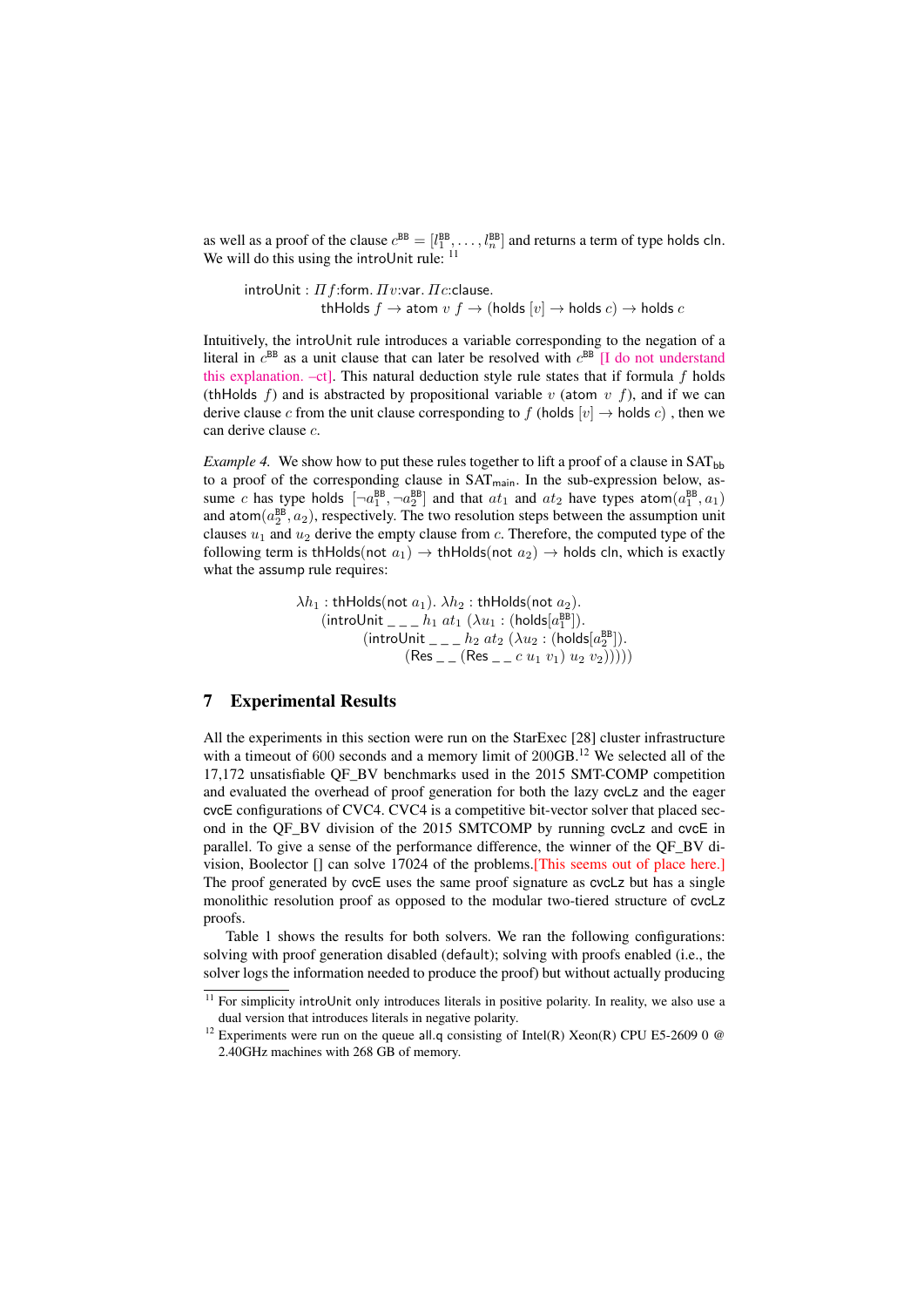

Fig. 6: Proof sizes both cvcLz and cvcE

proofs (+log); and solving with proof generation including writing the proof object to disk  $(+\log + \text{proof})$ . Note that for satisfiable benchmarks,  $+\log$  and  $+\log + \text{proof}$ are equivalent. For the lazy solver cvcLz, proof logging solves the same number of benchmarks while adding 11% overhead to solving time. The additional overhead of stitching the proof together and outputting it to a file is very small, only an additional 3%. For the eager solver cvcE, proof logging adds a higher overhead of 23% and solves fewer problems. For the lazy solver cvcLz, we successfully generated proofs for all the benchmarks we could solve in the default configuration, while for cvcE we were able to generate proofs for all but 7 benchmarks with the given timeout [This is unclear. To be checked with Liana –ct].

Next, we compared the sizes of the proof files generated. Figure  $6(a)$  is a log-scale scatter plot comparing the sizes of the proofs generated by the two solvers. Overall, the proofs generated by the two-tiered lazy approach are smaller: adding the sizes of all the lazy generated proofs results in 276GB while for the eager solver it is 328GB. Figure 6(b) shows, with the *y*-axis in log-scale, the distribution of the proof sizes over the benchmark selection. The majority of the benchmarks have relatively small proofs, well under 1GB.

To ensure the correctness of the proofs we generated, we checked them using our LFSC proof checker. Within the 600 sec time limit, we were able to succesfully check 84% of the problems we could solve with cvcLz and 82% of the ones solved with cvcE. Proof checking failed due to unsupported proof steps in our generated proof for 33 problems for cvcLz, and 92 for cvcE. The rest of the proofs that could not be checked exceeded the time limit: overall proof checking was 7x slower than just solving. We believe that with additional work on the LFSC proof checker, this can be improved.

Despite this, we still achieve higher proof checking rates for QF\_BV than the proof reconstruction approach in Böhme et al. [7]. In that work, proofs could be produced for 735 out of the 1377 QF\_BV benchmarks available at the time. Out of these, the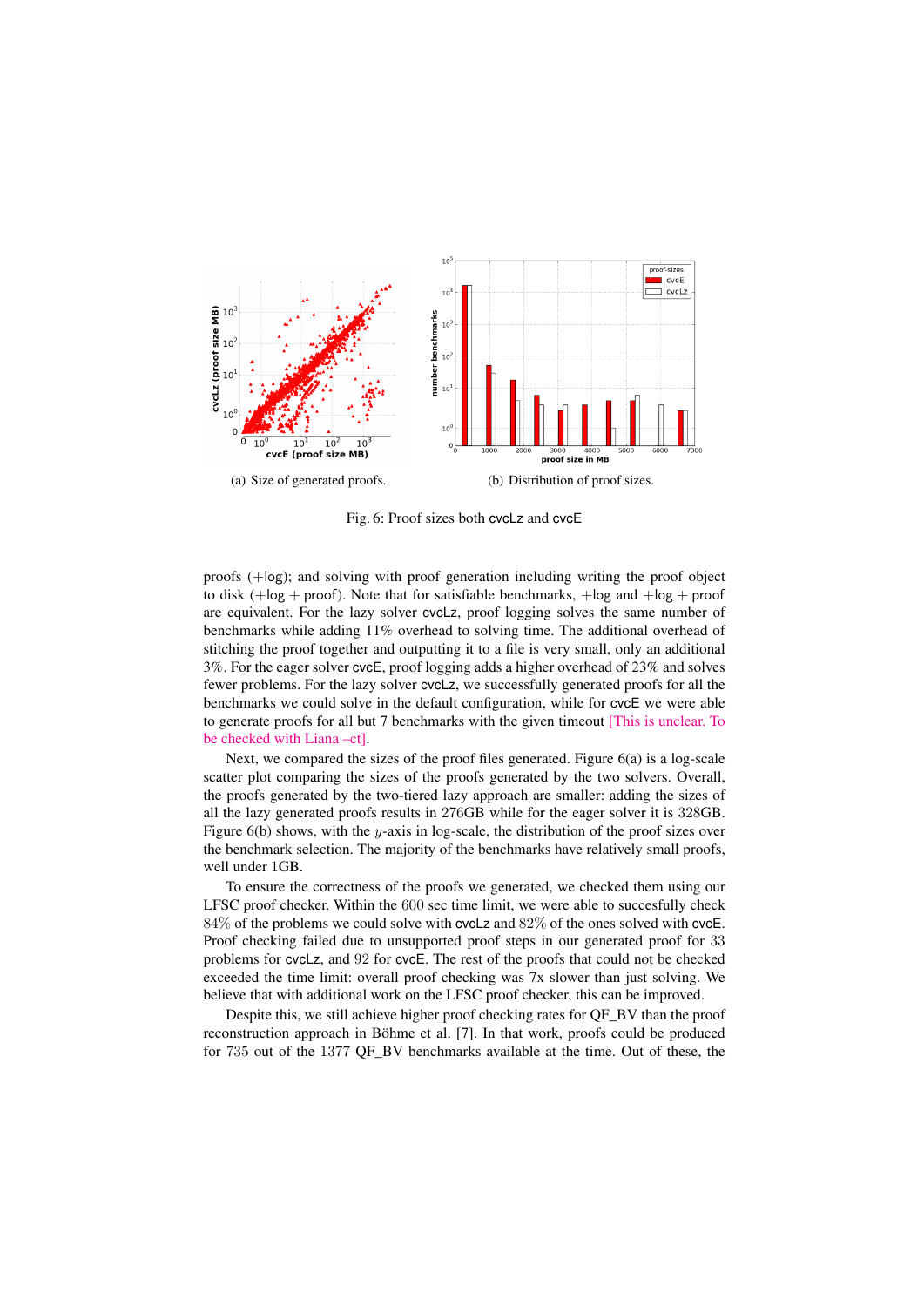|      | default |                                                                 | +log   |         | +log+proof |        |         |                 |
|------|---------|-----------------------------------------------------------------|--------|---------|------------|--------|---------|-----------------|
|      | solved  | time(s)                                                         | solved | time(s) | $\%$       | solved | time(s) | %               |
|      |         | cvcLz   $16673$ 38615.65   $16673$ 43810.68 11   16673 44025.87 |        |         |            |        |         |                 |
| cvcE |         | 16611 63157.45   16600 77363.27 23   16604 79932.47             |        |         |            |        |         | 27 <sub>1</sub> |

Table 1: Overhead of proof generation and its impact on the number of problems solved.

produced proofs were successfully checked only for 38*.*5%, as 48*.*4% were timeouts and the rest errors. The authors attribute the timeouts to the long time taken to reprove large-step Z3 inferences. Our experimental results indicate that fine-granularity bit-vector proofs enable proof checking a significantly larger number of problems.

# 8 Conclusion and Future Work

We have discussed a fine-grained LFSC proof system for the quantifier-free theory of bit-vectors. Our proof system takes advantage of LFSC's support for side conditions to efficiently check large resolution proofs and proofs of bit-blasting-based encodings to SAT. Used in the context of a lazy bit-vector solver, this proof system allows for modular two-tiered proofs that are smaller and more efficiently checked than a monolithic resolution proof, as shown by our experimental evaluation on a large set of QF\_BV benchmarks.

The two-tiered proofs have several additional advantages we plan to investigate further in future work. For instance, it simplifies proof generation in the combination of  $\mathcal{T}_{\mathsf{bv}}$  with other theories and allows more compact proofs through the use of algebraic proof rules for *T*bv conflicts. In addition to SAT reasoning, cvcLz also incorporates several word-level sub-solvers that use algebraic reasoning and equation solving to identify word-level conflicts. These conflicts can be expressed using proof rules that are bit-width independent and do not require reasoning about the bit-blasted terms.

One of the trade-offs of using side condition code in LFSC rules is that it becomes part of the trusted core. For future work we plan to look at a systematic approach for verifying the correctness of proof rules and their side condition code with the aid of theorem proving assistants such as Coq or Isabelle/HOL. Furthermore, we plan to develop infrastructure to export LFSC proofs to these tools as a way to integrate SMT solvers into interactive theorem provers and increase their level of automation.

# **References**

- 1. M. Armand, G. Faure, B. Grégoire, C. Keller, L. Théry, and B. Werner. A modular integration of SAT/SMT solvers to Coq through proof witnesses. In *Certified Programs and Proofs*. 2011.
- 2. C. Barrett, L. de Moura, and P. Fontaine. Proofs in satisfiability modulo theories. In D. Delahaye and B. Woltzenlogel Paleo, editors, *All about Proofs, Proofs for All*, volume 55 of *Mathematical Logic and Foundations*, pages 23–44. College Publications, London, UK, Jan. 2015.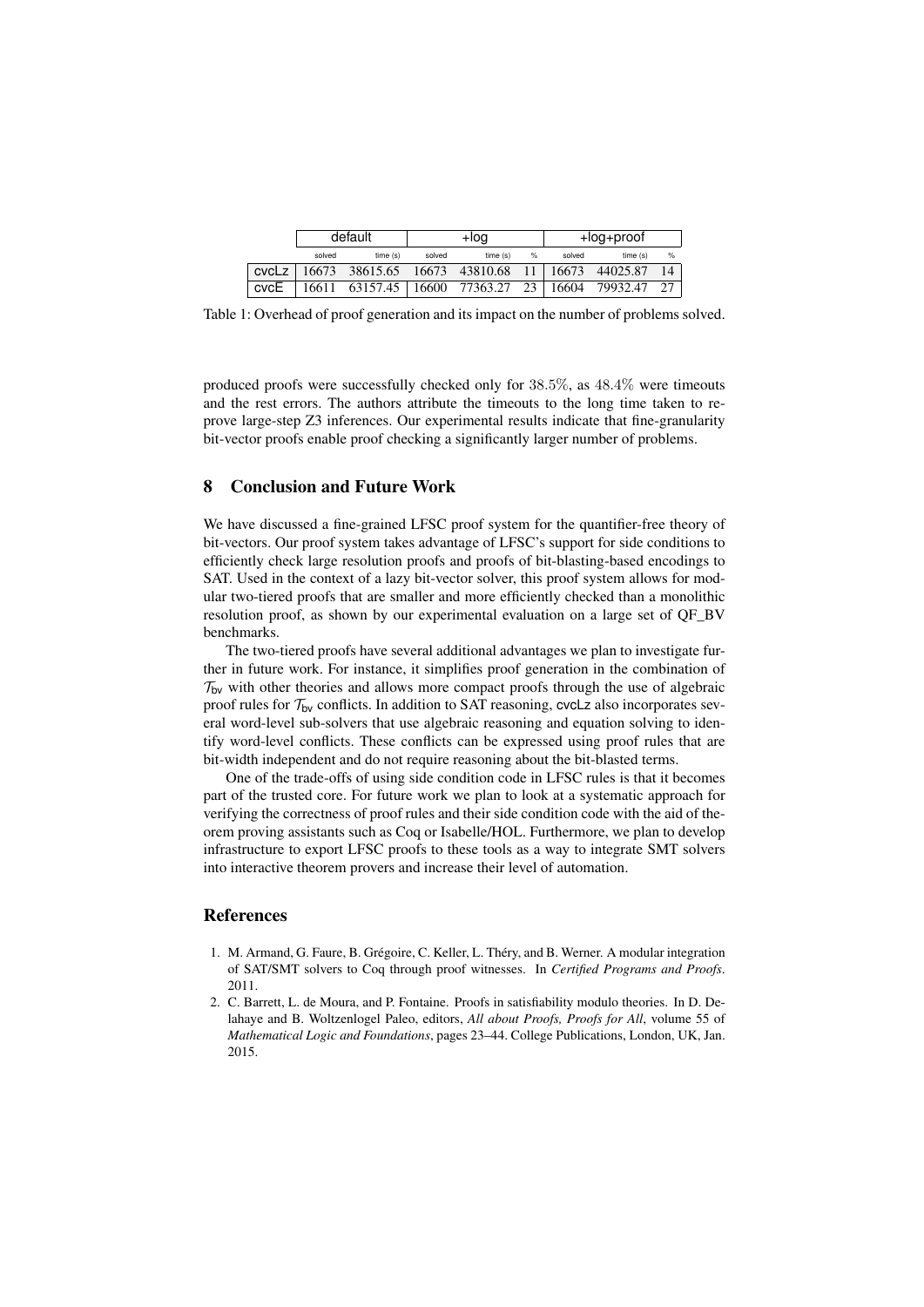- 3. C. Barrett, P. Fontaine, and C. Tinelli. The Satisfiability Modulo Theories Library (SMT-LIB). www.SMT-LIB.org, 2015.
- 4. C. W. Barrett, D. L. Dill, and A. Stump. Checking satisfiability of first-order formulas by incremental translation to SAT. In E. Brinksma and K. G. Larsen, editors, *Proceedings of the* 14*th International Conference on Computer Aided Verification (CAV '02)*, volume 2404 of *Lecture Notes in Computer Science*, pages 236–249. Springer-Verlag, July 2002. Copenhagen, Denmark.
- 5. F. Besson, P.-E. Cornilleau, and D. Pichardie. Modular SMT proofs for fast reflexive checking inside Coq. In *Certified Programs and Proofs*. 2011.
- 6. J. C. Blanchette, S. Böhme, and L. C. Paulson. Extending Sledgehammer with SMT solvers. *Journal of automated reasoning*, 2013.
- 7. S. Böhme, A. Fox, T. Sewell, and T. Weber. Reconstruction of Z3's Bit-Vector Proofs in HOL4 and Isabelle/HOL. In *Certified Programs and Proofs*. 2011.
- 8. S. Böhme and T. Weber. Fast LCF-style proof reconstruction for Z3. In *Interactive Theorem Proving*, 2010.
- 9. T. Bouton, D. Caminha B. De Oliveira, D. Déharbe, and P. Fontaine. veriT: An open, trustable and efficient SMT-solver. In *Conference on Automated Deduction*, 2009.
- 10. J. Chen, R. Chugh, and N. Swamy. Type-preserving compilation of end-to-end verification of security enforcement. In *Programming Language Design and Implementation*, 2010.
- 11. N. Eén and N. Sörensson. An extensible SAT-solver. In *Theory and applications of satisfiability testing*, 2004.
- 12. P. Fontaine, J. Y. Marion, S. Merz, L. P. Nieto, and A. Tiu. Expressiveness + automation + soundness: Towards combining SMT solvers and interactive proof assistants. In *In Tools and Algorithms for Construction and Analysis of Systems*, 2006.
- 13. Y. Ge and C. Barrett. Proof translation and SMT-LIB benchmark certification: A preliminary report. In *Workshop on Satisfiability Modulo Theories*, 2008.
- 14. A. Griggio. Effective word-level interpolation for software verification. In *Formal Methods in Computer-Aided Design*, 2011.
- 15. L. Hadarean, K. Bansal, D. Jovanovic, C. Barrett, and C. Tinelli. A tale of two solvers: Eager and lazy approaches to bit-vectors. In *Conference on Computer Aided Verification*, 2014.
- 16. R. Harper, F. Honsell, and G. Plotkin. A Framework for Defining Logics. *Journal of the Association for Computing Machinery*, 1993.
- 17. M. J. Heule and A. Biere. Proofs for satisfiability problems. In B. W. Paleo and D. Delahaye, editors, *All about Proofs, Proofs for All*. College Publications, 2015.
- 18. G. Klein, K. Elphinstone, G. Heiser, J. Andronick, D. Cock, P. Derrin, D. Elkaduwe, K. Engelhardt, R. Kolanski, M. Norrish, T. Sewell, H. Tuch, and S. Winwood. seL4: Formal verification of an OS kernel. In *Symposium on Operating Systems Principles*, 2009.
- 19. X. Leroy. Formal certification of a compiler back-end, or: programming a compiler with a proof assistant. In *Principles of Programming Languages*, 2006.
- 20. S. Lescuyer and S. Conchon. A Reflexive Formalization of a SAT Solver in Coq. In *Theorem Proving in Higher Order Logics*, 2008.
- 21. M. Moskal. Rocket-Fast Proof Checking for SMT Solvers. In *Tools and Algorithms for the Construction and Analysis of Systems*, 2008.
- 22. R. Nieuwenhuis, A. Oliveras, and C. Tinelli. Solving SAT and SAT Modulo Theories: from an Abstract Davis-Putnam-Logemann-Loveland Procedure to DPLL(T). *Journal of the ACM*, 53(6):937–977, Nov. 2006.
- 23. D. Oe, A. Reynolds, and A. Stump. Fast and Flexible Proof Checking for SMT. In *Workshop on Satisfiability Modulo Theories*, 2009.
- 24. A. Reynolds, L. Hadarean, C. Tinelli, Y. Ge, A. Stump, and C. Barrett. Comparing proof systems for linear real arithmetic with LFSC. In *Workshop on Satisfiability Modulo Theories*, 2010.